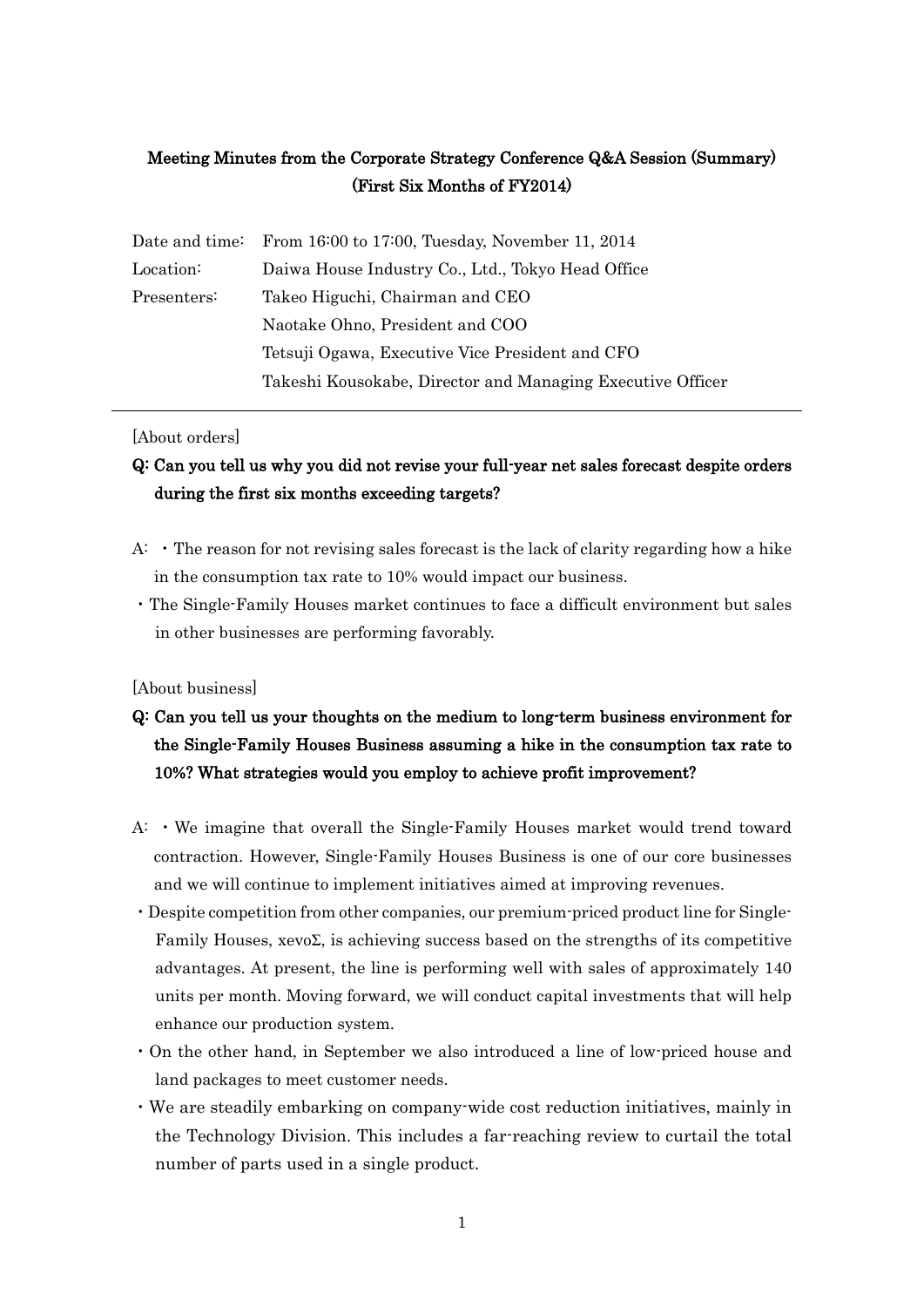#### Q: Can you tell us your opinion on the imposition of consumption tax on residential housing?

A: We view the residential housing industry to be very diverse and as having a significant impact on the Japanese economy. In certain foreign countries, residential housing is not necessarily viewed as a consumable asset and often is subject to tax breaks or taxfree status. We will continue to stress to the government that Japan also must consider the introduction of such measures.

#### Q: As real estate prices continue to rise, have you seen an increase in land sales?

- $A: \cdot$  We do not think there has been an increase in land sales by private owners.
- ・Corporations and local municipalities sometimes sell land as a part of restructuring efforts so we will continue to pour effort into information gathering aimed at land acquisition.

# Q: Can you tell us why the Commercial Facilities Business recorded significant net sales and operating income yet saw a decline in the operating margin? Can you tell us about the correlation between the roadside storefront business and sales costs?

- $A: \cdot$  The reason for the decline in operating margin despite strong performance by the Commercial Facilities Business is due to increased indirect costs resulting from the additional hiring of engineering personnel to address increased construction volume.
- ・The roadside storefront business model entails a landowner building a store on his/her own land and then lending that store to a tenant. We believe tenants will consider opening shops if rent rates are tied to sales and other profitability factors.

### Q: Can you tell us about the logistics business collaboration with Fast Retailing Co., Ltd.?

- A:  $\cdot$  As was announced on October 14, we will build a dedicated logistics center for Fast Retailing Co., Ltd.
- ・This project marks the first time Daiwa House will lead a privately solicited REIT. This partnership involves capital procurement for the acquisition and development of land for multifunction logistics centers specifically for Fast Retailing Co., Ltd. and the provision of construction services using that acquired land.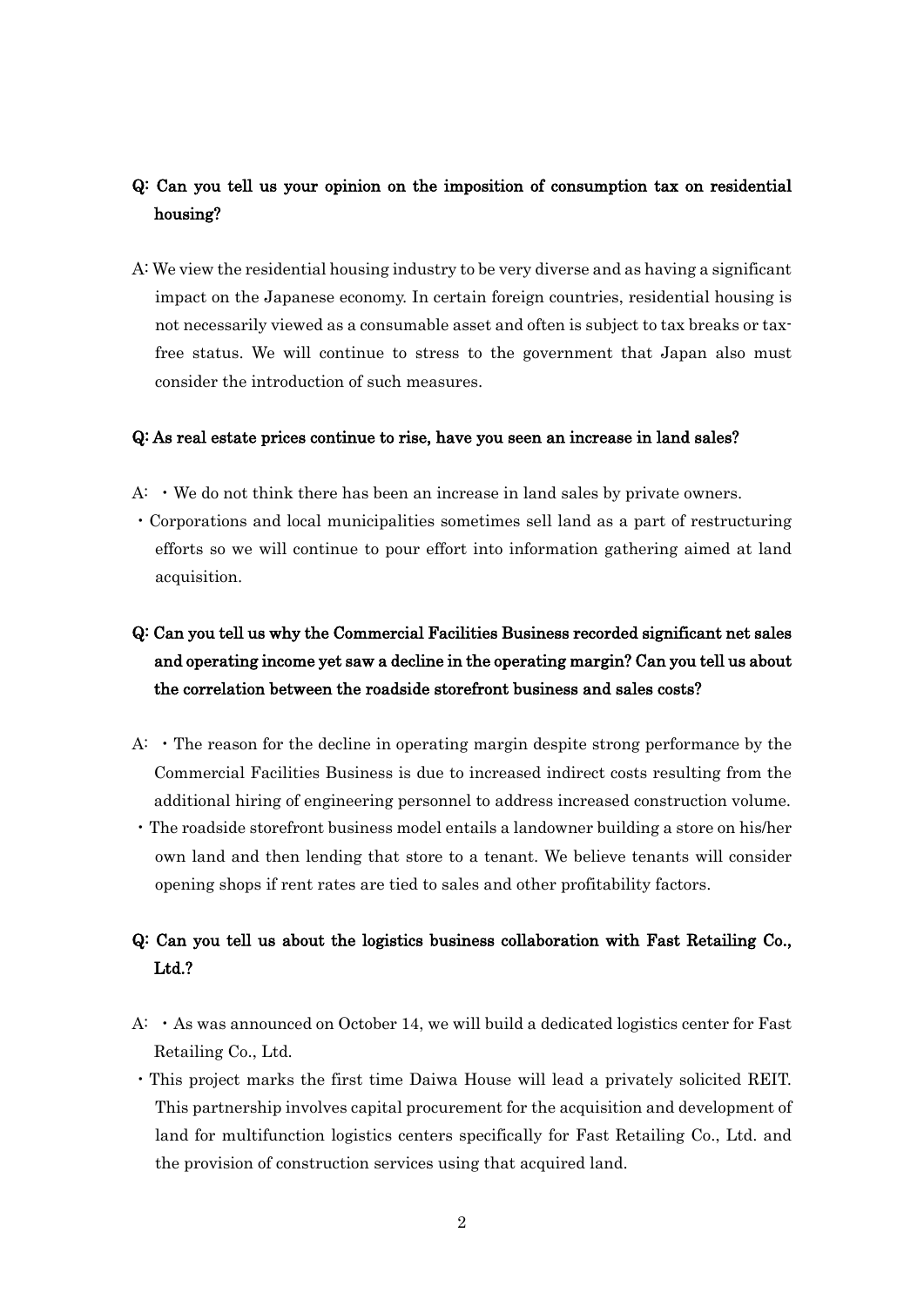- ・We also will partner with Fast Retailing Co., Ltd. in the joint capitalization of a logistics corporation, through which we will develop and build new logistics schemes.
- ・Although no specific has been decided at this time, we have been consulting with Fast Retailing Co., Ltd. concerning their desire to explore joint ventures overseas as well and we will put forth every effort possible to help realize their vision.

### Q: Can you explain the status of your businesses providing services for the aging population, including your Medical and Nursing Care Facilities Business?

- $A: \cdot$  The scope of our business dedicated to addressing population aging is vast and diverse. In addition to building construction contracts, this business includes rental housing management, commercial facilities operations, and a robotics business, among others. The scope of this business for the group overall is approximately 160 billion yen annually.
- ・Although the level of recognition for our Medical and Nursing Care Facilities Business remains relatively low, the business has received 4,217 orders in construction totaling 715 billion yen in sales (Daiwa House, non-consolidated as of September 30, 2014).
- ・Today, senior citizens over the age of 65 accounts for 25.9% of the population. We believe this market will grow significantly moving forward and we will continue with initiatives to expand this business.

### Q: Can you tell us about initiatives aimed at achieving operating income of 200 billion yen?

- A: ・Achieving operating income of 200 billion yen will require that we focus not only on existing core businesses, but also on new businesses. This ties to our founder's vision of achieving "net sales of 10 trillion yen by our 100th anniversary." We are committed to working as a united group toward achieving this goal.
- ・Robot suit development CYBERDYNE went public 10 years after its establishment when we first invested in the company and it has been nine years since we first invested in lithium battery developer ELIIY Power. Today, the company produces products that fulfill globally recognized safety standards. This is an example of the growth we have achieved in new businesses.
- ・We also have brought two parking garage companies into the Group as part of our business expansion efforts.
- ・We will continue with our efforts to develop new products that benefit societies throughout the world.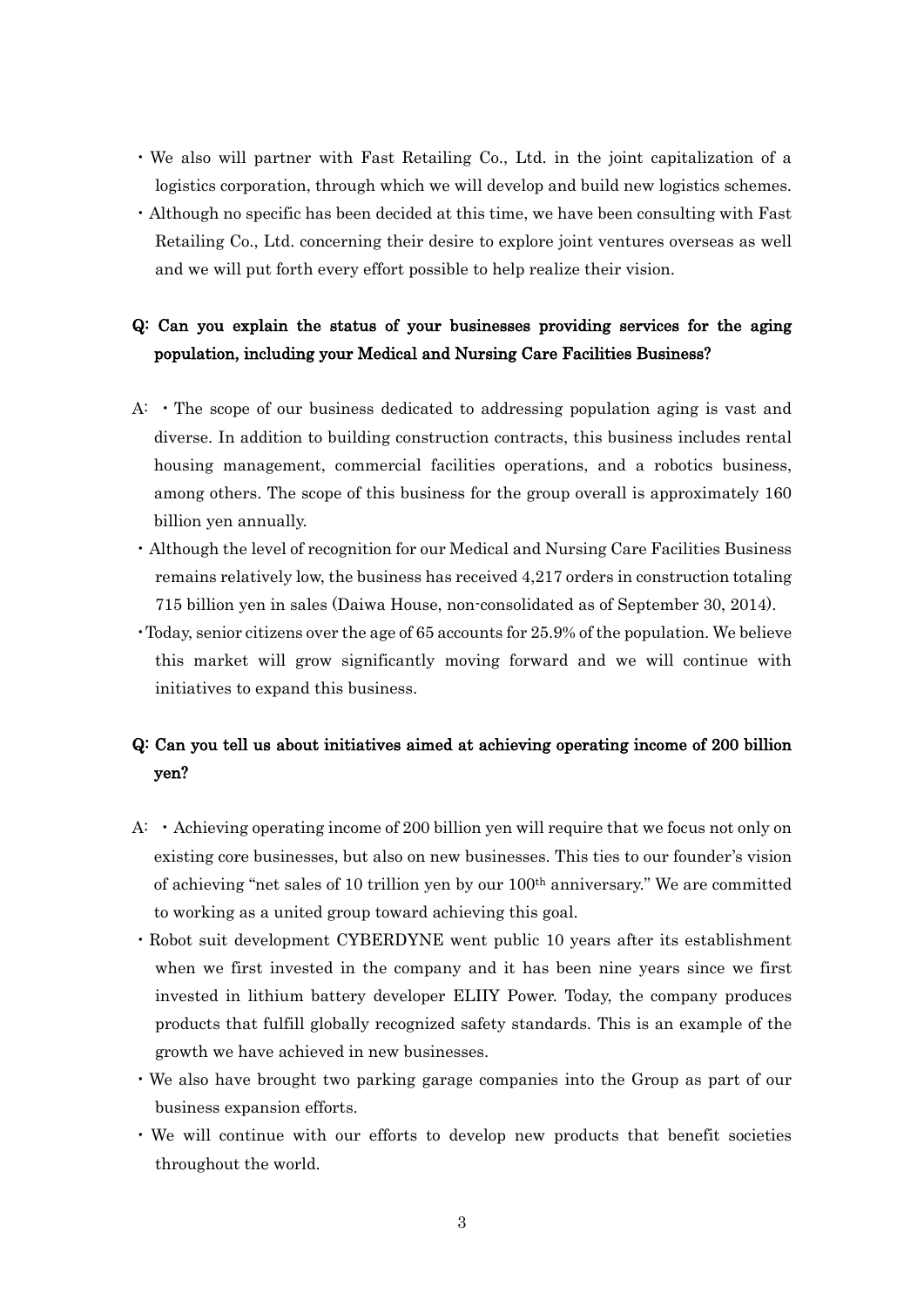[About Real Estate Development Business]

- Q: The book value of your rental real estate assets exceeds 600 billion yen and places you squarely among the major real estate corporations. Can you tell us about your strategies concerning the sale of real estate and future real estate investment and development?
- A: ・At present, the NOI yield of existing real estate assets is strong thanks to a bustling real estate market but the acquisition of land for development is becoming more difficult.
- ・Our Medium-Term Management Plan outlines real estate investments of 400 billion yen over the three-year plan and we forecast investing 320 billion yen of that amount in a two-year period. However, at this point no specific investment amount has been set for the upcoming fiscal year.
- ・With an awareness of the future need to expand into the logistics facility business as well as the need to supply properties to support the growth of our two listed JREIT corporations, the sale of real estate is something that will be explored during the upcoming fiscal year and beyond. We will incorporate a diverse range of strategies flexibly, including JREIT, private funds, and private REIT as we work to increase profitability.

#### Q: Can you tell us about your policies for future financing leverage?

- A: ・ Our financing strategy entails maintaining our current rating (Rating and Investment Information Center: AA-, Japan Credit Rating Agency: AA). As such, we have established financing rules outlining a DE ratio of 0.5.
- ・At present, we are focused on investments and thus as of the end of September the DE ratio was 0.46. Investment recovery will be based on an approach that gives due consideration to the balance of (1) Company earnings, (2) status of cash flow, and (3) our commitment as a sponsor company to the growth of our JREIT ventures.

[Overseas business]

### Q: Can you tell us about the current status of overseas businesses and plans for future business development?

A: ・Our forecast this year for overseas businesses is net sales of 57.3 billion yen and net income of 74 million yen. This has not increased compared to the previous year but we are moving cautiously on various fronts, including personnel hiring.